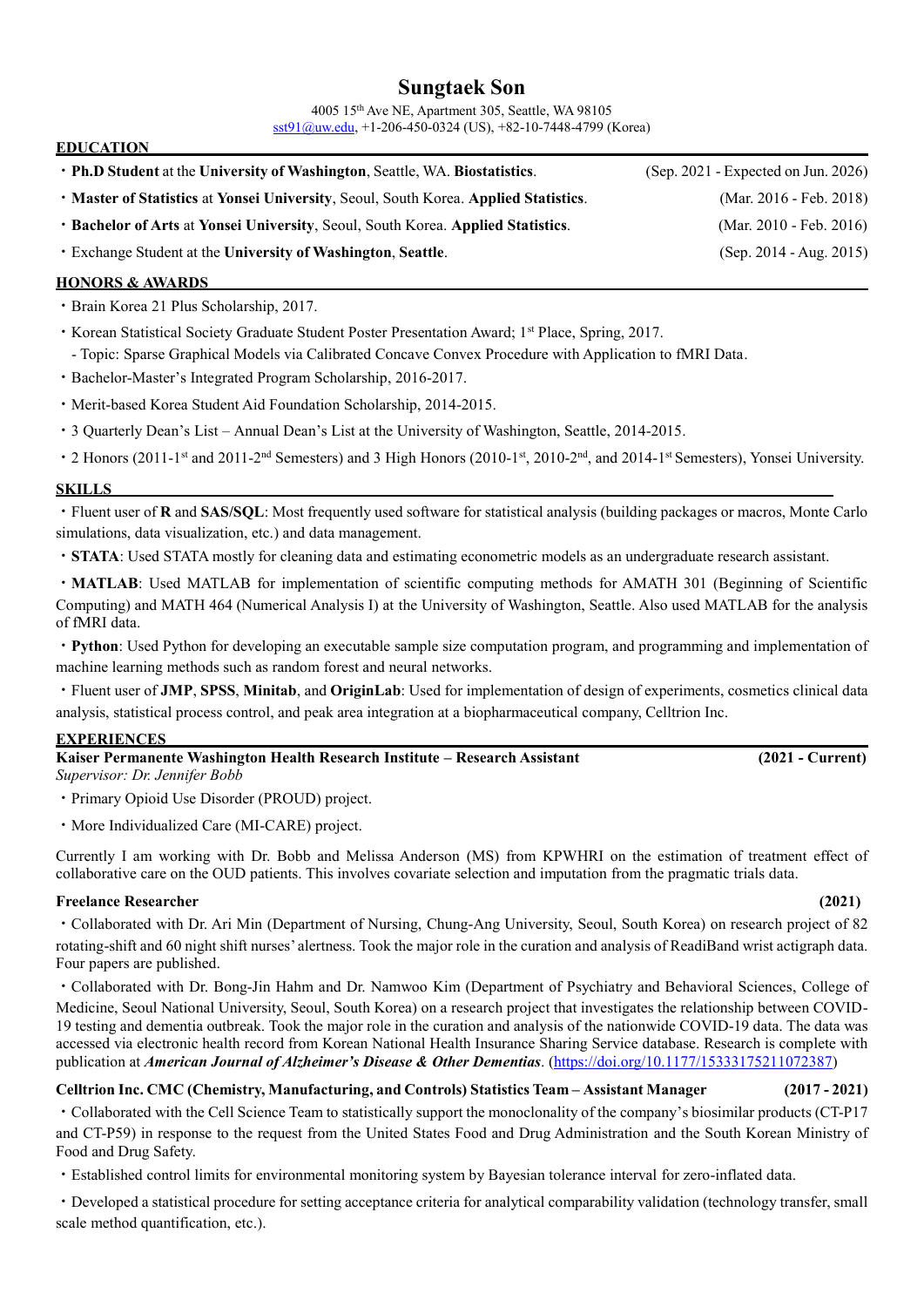- ㆍTook responsibility in documentation and approval of non-clinical standard operating procedure guidelines for statistical software.
- ㆍDeveloped a procedure for statistical computation of limit of quantitation and limit of detection for non-linear models.
- ㆍSet up a procedure for bioanalytical method system suitability test with nonparametric tolerance interval.

ㆍDesigned statistical models for skin age estimation and relationship between related factors as part of the cosmetics recommendation system patent. The recommendation system was developed for use by the company's affiliate, Celltrion Skincure.

ㆍPublished a research paper as the first author that raises concerns and proposes an alternative method to the United States Food and Drug Administration's new draft guideline on analytical similarity assessment (*Development of Therapeutic Protein Biosimilars: Comparative Analytical Assessment and Other Quality-Related Considerations*).

ㆍEstablished statistical experimental design and analysis processes for bioanalytical method validation (MV), and wrote standard MV protocol and report descriptions for statistical analysis section.

ㆍTook a staple role in initiative implementation of Analytical Quality by Design: Design of experiments, model estimation, construction of method operable design region, and writing statistical analysis section of the method development report.

ㆍCollaborated with the Intellectual Property Team and successfully defended for the originality of the company's bioanalytical method against Genentech's claim of patent infringement by generating an affidavit that contains a quantitative justification on the peak area integration approach.

ㆍAnalyzed vial contamination data via Bayesian logistic regression to statistically support for the company's claim on itssuccessful control over defective rate near 0 percent in response to the concern raised by the United States Food and Drug Administration.

ㆍDeveloped a SAS program that simultaneously manipulates, handles missing values, implements the slope-ratio model, and reports the hemagglutinin content test results from single radial immunodiffusion.

ㆍLectured statistical methods to Quality Control (QC) division as part of Good Manufacturing Practice (GMP) training.

#### **Molecular and Cellular Nutrition Laboratory, Yonsei University (2016-2021)**

ㆍProvided statistical consulting and analysis service as a visiting researcher.

ㆍAnalyzed reciprocal causalities of taste thresholds and quality of life of the elderly population by three stage least squares regression and collaborated with researchers on data analysis tasks. [https://doi.org/10.3390/nu13051693.](https://doi.org/10.3390/nu13051693)

ㆍAnalyzed breast cancer patient data with mixed-effect cumulative logistic models and nonparametric methods, and contributed to the conclusion of the study. [https://doi.org/10.1007/s00520-019-04924-9.](https://doi.org/10.1007/s00520-019-04924-9)

- ㆍTaught relevant statistical methods and the implementation of the analyses with statistical software such as R, SAS, and SPSS.
- ㆍValidated of contents on statistical education materials.

#### **Teaching Assistant for Applied Statistics Department, Yonsei University (2016 - 2017)**

ㆍWorked as a teaching assistant for Introduction to Statistics, Mathematical Statistics, and Regression Analysis.

#### **Yonsei Institute of Statistical Science, Yonsei University (2016 - 2017)**

- ㆍLed a team of 6 statistics graduate students as a chief research assistant.
- ㆍProvided statistical consulting, analysis and education service.

ㆍTook responsibility in statistical analysis on research projects ranging from finance, marketing and econometrics to dentistry, education and public health.

ㆍThe last project was the model estimation for foreign direct investment to South East Asia using mixed effect LASSO.

ㆍMarketing and preparation for SPSS and R program seminars.

#### **Residential College, Yonsei University (2015 - 2016)**

- ㆍLed a group of residential assistants (8) and a house of freshmen students (300) as a chief residential assistant.
- ㆍTaught Calculus, Linear Algebra, Introduction to Statistics, and Mathematical Economics as a tutoring residential assistant.

### **Information Systems Department at Foster School of Business, The University of Washington (2014 - 2015)**

*Supervisor: Professor Aravinda Garimella and Professor Ming Fan*

ㆍParticipated in a research on verifying direct and indirect reciprocity as an undergraduate research assistant.

ㆍConducted data manipulation, statistical analysis and visualization of data collected from Khan Academy online math lectures that consists of comments (questions and answers) exchanged by the viewers with R and STATA.

### **Military Service, Republic of Korea Army (2012 - 2014)**

#### **RESEARCH & PUBLICATIONS**

ㆍ**Son S**., Kang N., and Jeon Y. Group LASSO with EM algorithm in generalized linear mixed model. Working paper.

ㆍ**Son S**. and Jeon Y. Statistical derivation of flexible acceptance margin for an equivalence test. Manuscript prepared for submission